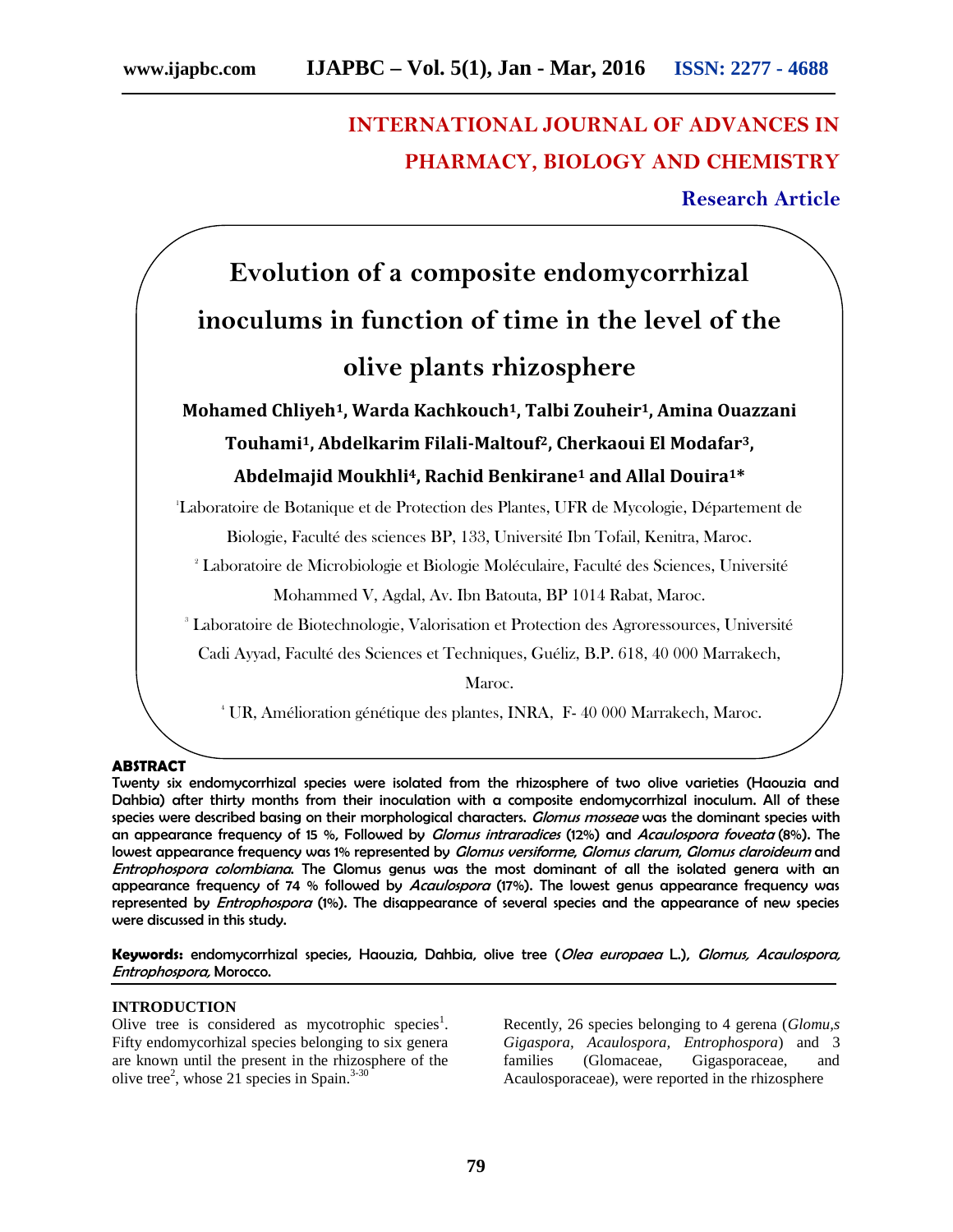of the olive tree growing in three different regions of Morocco: Taounat, Tafilalt and Zagora<sup>31</sup>. The propagates of these species were originally from an endomycorrhizal inoculum which were used to inoculate the olive plants. This composite inoculum was introduced into a mixture of mainly sand of Mamora and mycorrhizal roots of barley, known as highly mycotrophic.

From this composite inoculum, the mycorrhizal species are known; we have followed their evolution in the rhizosphere of olive plants and observed if there are other species those will develop.

The main objective of this study was to know the endomycorrhizal species those are able to develop in the rhizosphere of the olive plants in order to select them and to study their infectious potential. This study of the natural diversity of mycorrhizal fungi in the rhizosphere of the olive tree is a preliminary step in the preparation of inocula suitable for use in nurseries. Mycorrhization provides more robust olive plants resistant pathogens and water stress after transplantation.

#### **MATERIALS AND METHODS**

A composite endomycorrhizal inoculum was collected from the soil and the root samples taken from rhizosphere the olive trees grown in different Moroccan olive groves. This inoculum is constituted by 26 species: *Glomus etunicatum*, *G. proliferum, G. clarum, G. diaphanum, G. intraradices, G. mossaeae, G. constrictum, G. geosporum, G. versiforme*, *Glomus* sp1, *Glomus* sp2, *Glomus* sp3, *Glomus* sp4, *Glomus* sp5, *Acaulospora denticulata, A. spinosa, Acaulospora* sp1, *Acaulospora* sp2, *Acaulospora* sp3, *Acaulospora* sp4, *Entrophospora kentinensis, Entrophospora* sp1, *Gigaspora* sp1, *Gigaspora* sp2, *Gigaspora* sp3, *Scutellospora* sp1.

The multiplication and the inoculation of the olive plants were described by Chliyeh *et al.* <sup>19</sup> . After thirty months from the inoculation of two olive varieties (Haouzia and Dahbia), the isolation of the mycorrhizal species were isolated following the wet sieving method described by Gerdemann and Nicolson<sup>32</sup>. In a 1 L beaker, 100 g of each soil was submerged in 0.5 L of tap water and stirred for 1 minute with a spatula. After 10 to 30 seconds of settling, the supernatant was passed through a sieve of 315 microns mesh size. The same soil sample was again submerged, stirred, and the wet sieving is repeated 3 times.

Deposition in the used sieve contained the maximum of spores; it was recovered with 6 mL distilled water and transferred to centrifuge tubes. After 5 minutes of the first centrifugation at 2000 RPM, debris and the supernatant were discarded and the pellet was suspended in a solution of 4 mL of 50% sucrose.

After agitation, a second centrifugation was performed for 1 minute at 2000 RPM and a  $3<sup>th</sup>$  one was realized for 1 minute at 3000 RPM.

Spores contained in the supernatant were passed through the sieve and the pellet was discarded. Spores in the sieve were rinsed with distilled water to remove the sucrose, and then disinfected with a solution of streptomycin. The spores were then recovered with 5 mL distilled water in an Erlenmeyer. At the end, endomycorrhizal spores were quantified to estimate their number in 100 g of soil (Spores densities).

Appearance frequency of species  $(A.F_s \, %)$ designates the percentage of a morphotype relative to other species.

$$
A.F.s\% = n_s / n_T \times 100.
$$

 $n<sub>s</sub>$ : Isolated spores number of the species X

 $n_T$ : Total spores number

Appearance frequency of genus  $(A.F_{G} \%)$ : designates the percentage of a total spores species of one genus relative to species belonging to all genus.

$$
A.F_{\cdot G}\% = n_G / n_T \times 100
$$

 $n_{\rm G}$ : Number of spores of the genus X

 $n_T$ : Total spores number

Different morphological characters were studied to determine the species genera: Color, shape, size, spore walls, the presence and the state of the hyphae. Results were tested for statistical significance using variance analysis and the LSD test.

#### **RESULTS**

Twenty two endomycorrhizal species were isolated from the rhizosphere of two olive varieties (Haouzia and Dahbia) after thirty months from their inoculation with a composite endomycorrhizal inoculum. All of these species were described basing on their morphological characters (Figure 1, 2, 3, 4 and 5).

*Glomus mosseae*: Spore is pale yellow to golden yellow; globose to subglobose; 37 µm in diameter with one subtending hypha, subcellular structure of spores consists of one wall with three layers (Figure 1A).

*Acaulospora bireticulata:* Spore is yellowish brown; globose to subglobose, 29 µm in diameter*,* the wall of the spore is constituted of three layers with existence of the hypha (Figure 1B).

*Glomus pansihalos*: Spore is pale yellow to dark yellow; globose to subglobose; 41 µm in diameter with one subtending hypha (Figure 1C).

*Entrophospora colombiana***:** Spore is yellowish brown to brown, globose to subglobose, 36 µm in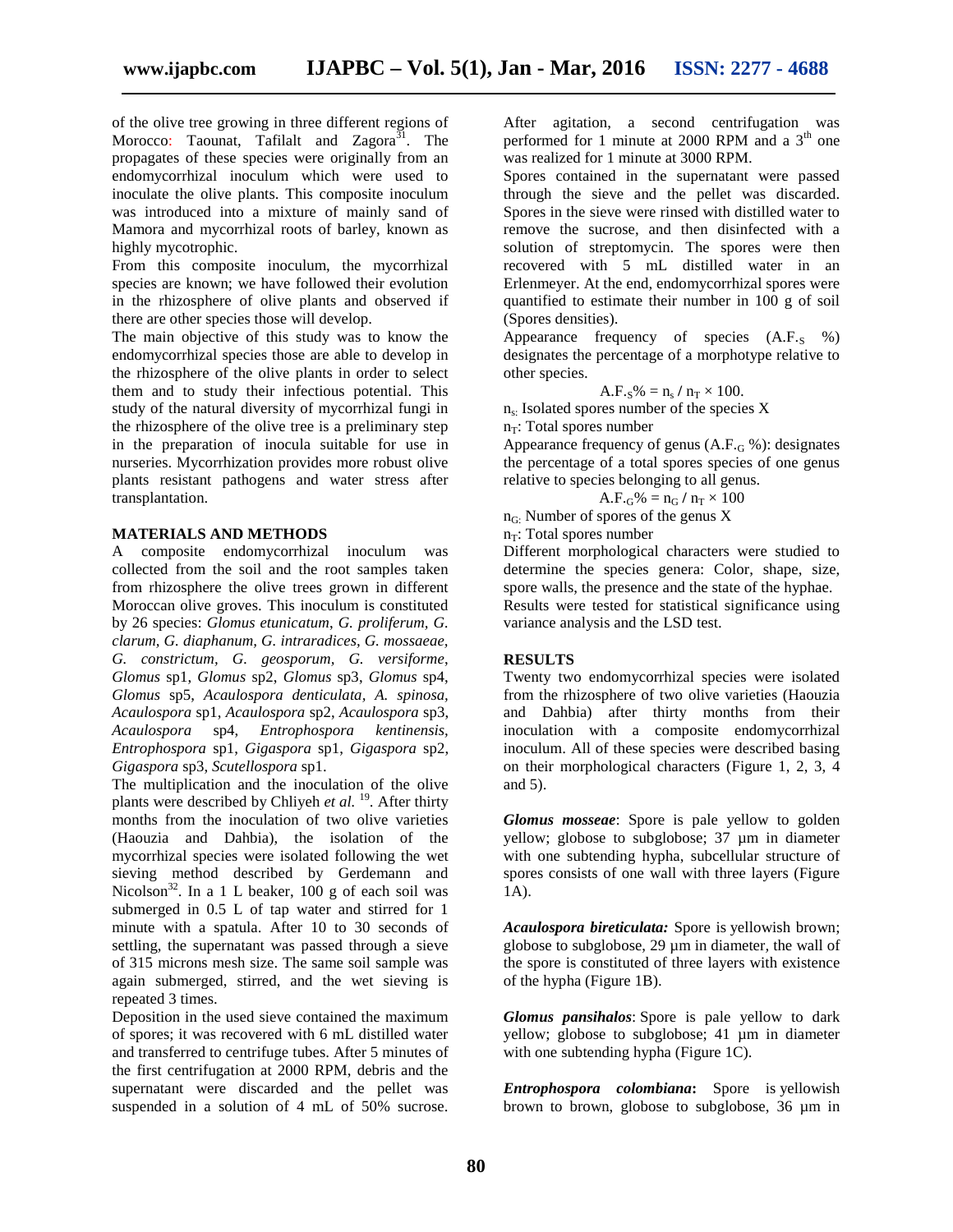diameter*,* the wall of the spore is constituted of three layers with the absence of the hypha (Figure 1D).

*Glomus intraradices* : Spore is pale yellow to greyish yellow, frequently with a greenish tint, when mature; globose to subglobose; 36.5 μm diameter; occasionally ovoid to irregular; subcellular structure of spores consists of a spore wall comprising three layers (Figure 1E, 1F).

*Glomus macrocarpum* **:** Spore is yellow, globose to subglobose; 25  $\mu$ m in diameter; rarely ovoid or pearshaped; mostly with one subtending hypha, sometimes with two. The wall of the spore is constituted of three layers  $(L_1, L_2$  and  $L_3$ ) (Figure 2A, 2B).

*Glomus spurucum*: Spore is hyaline to yellowish white with 33  $\mu$ m in diameter, globose to subglobose; with a single subtending hypha. Subcellular structure of spores consists of a spore wall comprising two layers (Figure 2C and 2D).

*Acaulospora denticulata:* the spore is pale orange brown to dark orange-brown, globose, 35.7 µm in diameter. The wall of the spore is constituted of three layers with existence of the hypha (Figure 2F).

*Glomus trimurales*: Spore is yellowish-white to golden-yellow; globose to subglobose; 35.18 µm in diameter; sometimes ovoid; with a single subtending hypha. Subcellular structure of spores consists of a spore wall comprising three layers (Figure 3A).

*Scutellospora nigra*: The color of the spore is a brown dark to black, globose to subglobose; 27.14 µm in diameter with a single subtending hypha. Subcellular structure of spores consists of a spore wall comprising two layers (Figure 3B).

*Acaulospora foveata* : Spore is yellowish-white to golden-yellow; subglobose to ovoid; 39.45 µm in diameter; with a single subtending hypha. Subcellular structure of spores consists of a spore wall comprising three layers  $(L_1, L_2$  and  $L_3$ ) (Figure 3C).

*Glomus diaphanum*: Spore is globose to subglobose; 34.33 µm in diameter; sometimes ovoid; with the presence of three layers and one subtending hyphae (Figure 3D).

*Glomus etunicatum*: Spore is pale yellow to yellow; globose to subglobose; 41 µm in diameter; occasionally ovoid; with one subtending hypha. Subcellular structure of spores consists of a spore wall comprising three layers (Figure 3E).

*Glomus aggregatum:* Spores is pale yellow to yellowish brown; mostly globose to subglobose; 42µm in diameter, rarely pyriform to irregular; usually with a single subtending hypha, rarely with two. Subcellular structure of spores composed of a spore wall including three layers (Figure 3F).

*Glomus clarum:* Yaline to pale yellow; globose to subglobose; 23 µm in diameter; sometimes ovoid with one subtending hypha. Subcellular structure of spores composed of one wall with three layers (Figure 4A).

*Glomus claroideum* **:** Spore is hyaline to grey; globose to subglobose; 36.98 µm in diameter; sometimes ovoid; with one subtending hypha. Subcellular structure of spores composed of one wall with two layers (Figure 4B).

*Glomus multicaule*: Spore is dark yellow to brown, subglobose to ovoid, 33.5 µm in diameter with a single hypha; subcellular structure of spores composed of a spore wall including three layers (Figure 4C).

*Acaulospora spinosa*: Spore is cream to pale orange brown, with most light yellow-brown, subglobose to ovoid, 27 µm in diameter with a single hypha. Subcellular structure of spores composed of a spore wall including two layers (Figure 4D).

*Glomus versiforme*: Spore is yellow, globose to subglobose; 44 µm in diameter; sometimes ovoid; with a single subtending hypha, sometimes with two to three subtending hyphae. . Subcellular structure of spores composed of a spore wall including three layers (Figure 4E).

*Glomus fasciculatum*: Spore is pale yellow, globose to subgolobose, 30.76 µm in diameter, with a single subtending hypha. Subcellular structure of spores composed of a spore wall including three layers (Figure 4F).

*Gigaspora margarita*: Spore is produced singly in the soil, blastically at the tip of a bulbous sporogenous cell. Spores yellowish white to sunflower yellow; globose to subglobose; 42.35µm in diameter; sometimes ovoid. Subcellular structure of spores composed of a spore wall including two layers (Figure 5A).

*Glomus boreale*: Spore is a dark brown, subglobose to ovoid, 35.14 µm in diameter, with a single subtending hypha. Subcellular structure of spores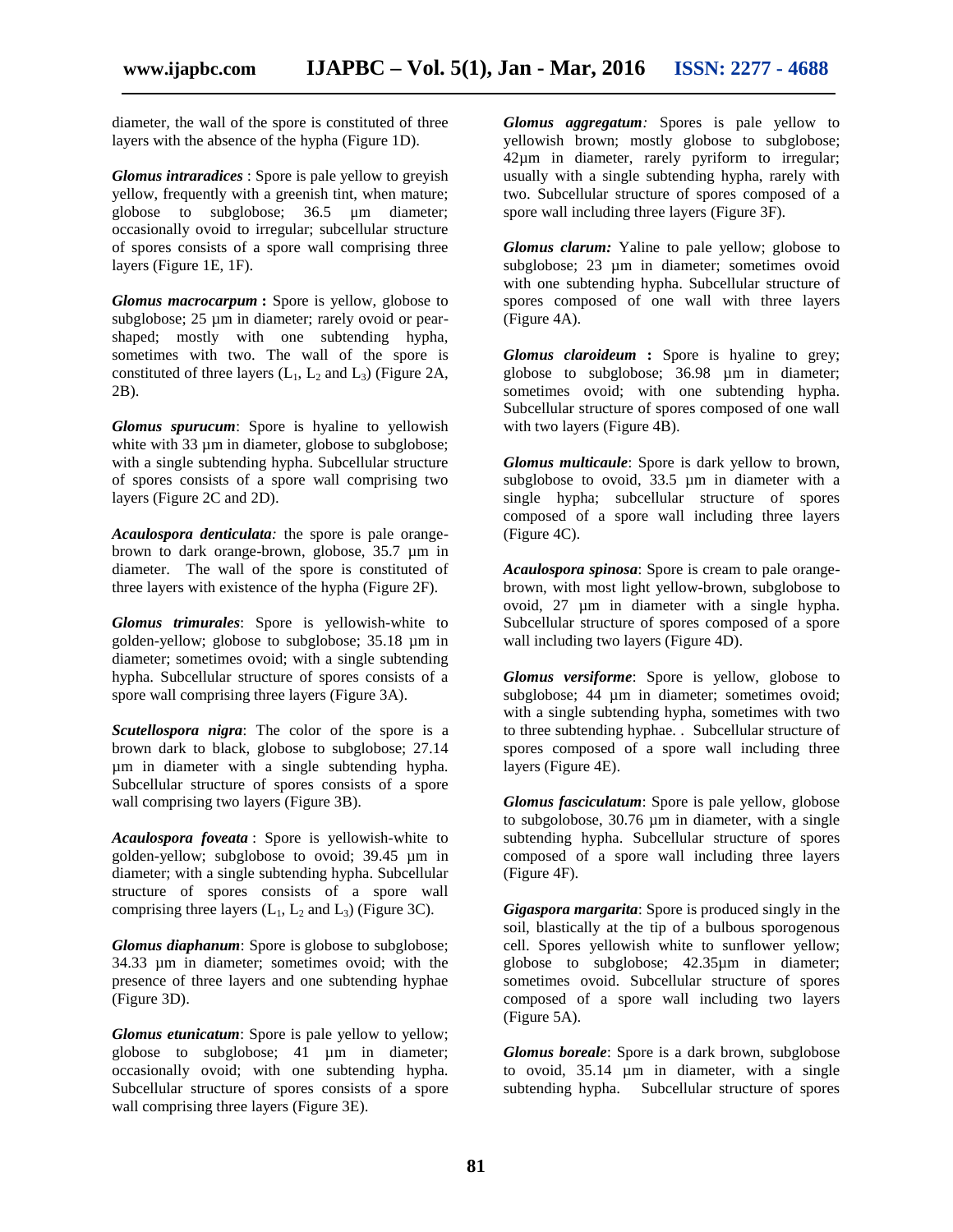composed of a spore wall including two layers (Figure 5B).

Preliminary and provisory identifications have allowed noting that the isolated spores belonged to 26 Glomale species (Fig. 6 and 7): *Glomus etunicatum*, *G. proliferum, G. clarum, G. diaphanum, G. intraradices, G. mossaeae, G. constrictum, G. geosporum, G. versiforme*, *Glomus* sp1, *Glomus* sp2, *Glomus* sp3, *Glomus* sp4, *Glomus* sp5, *Acaulospora denticulata, A. spinosa, Acaulospora* sp1, *Acaulospora* sp2, *Acaulospora* sp3, *Acaulospora* sp4, *Entrophospora kentinensis, Entrophospora* sp1, *Gigaspora* sp1, *Gigaspora* sp2, *Gigaspora* sp3, *Scutellospora* sp1. The species are divided into 4 genera (*Glomus, Gigaspora, Acaulospora, Entrophospora*) and 3 famillies (Glomaceae, Gigasporaceae, et Acaulosporaceae) basing on the classification of Morton and Benny<sup>53</sup>.

*Glomus mosseae* was the dominant species with an appearance frequency of 15 %, followed by *Glomus intraradices (12%)* and *Acaulospora foveata* (8%). The lowest appearance frequency was 1% represented by *Glomus versiforme*, *Glomus clarum*, *Glomus claroideum* and *Entrophospora colombiana* (Figure 6).

The Glomus genus was the most dominant of all the isolated genera with an appearance frequency of 74 % followed by *Acaulospora* (17%). The lowest genus appearance frequency was represented by *Entrophospora* (1%) (Figure 7). By time, several mycorrhizal species have appeared and others have separated (Figure 8 and 9).

## **DISCUSSION AND CONCLUSION**

Chliyeh *et al.*<sup>19</sup> reported that *Glomus mosseae* was the most common species in the world, followed by *G. intraradices* confirming that these two species are the most selected by the olive tree.

Comparing our results with those of Kachkouch *et al.*18,31, Sghir *et al*.<sup>33</sup>, Chliyeh *et al.*<sup>19</sup>, several species were isolated for the first time from the rhizosphere of the olive tree in Morocco (*Gigaspora margarita, Acaulospora spinosa, Entrophospora colombiana…*) and others were not isolated (*Entrophospora kentinensis*, *Scutellospora fulgida*, *Glomus glomerulatum*….).

The work of Johnson et *al*.<sup>34</sup> established positive correlations between increased organic matter (including elements such as carbon and nitrogen) and the diversity of Glomales*.* As the same, the differences recorded can be due to the physical chemical and microbiological properties of soils<sup>34,35,36</sup>, to microclimatic fluctuations<sup>37,38</sup>, to vegetation cover<sup>39</sup> and the sampling season<sup>40,41</sup>.

The weak relationship between the formation of endomycorizal species and the quantity of the

isolated spores is due to the fact of some propagules would be dormant<sup>31</sup>.

25 species of *Glomales* have been detected in the rhizosphere of the olive tree, indicating very high species richness $31$ . Using the technique of trapping spores by various types of host plants, this number can increase. Bouamri et *al*.<sup>41</sup> revealed 15 species in the rhizosphere of the palm tree of Tafilalt after two successive rounds of trapping by sorghum and maize. Abbas et *al*.<sup>42</sup> reported the presence of six species of arbuscular mycorrhizal fungi (AMF) in Moroccan Tetraclinaies. Tellal et *al*.<sup>43</sup> noted 10 species in the rhizosphere of *Casuarina cunninghamiana* and *C. glauca* growing in 15 sites and two nurseries in Morocco. In Jordan, Mohammad *et al*.<sup>44</sup> isolated six species in the rhizosphere of the olive tree. In central Europe, Oehl *et al*.<sup>45</sup> identified 12 species in the rhizosphere of the vine.

The enumeration of the spores of mycorrhizal fungi has shown a predominance of the genus *Glomus*. This dominance was also found in Nigeria<sup>46</sup>, Burkina  $Faso<sup>47</sup>$ , Senegal<sup>48</sup>, in the soil of some forests in Benin<sup>36</sup>, in the soil of some orchards in Quebec<sup>49</sup> and in Malaysia in the rhizosphere of *Octomelus sumatrana* and *Anthocephalis chinensis*<sup>50</sup> .

The genus *Acaulospora*, *Gigaspora* and *Glomus* have already been observed in the Sudanese zone of Burkina Faso under *Acacia halosericea* and *A. mangion* plantations<sup>47</sup>, in the Moroccan coastal dunes of Souss Massa<sup>51</sup>, in soils under argan trees<sup>52</sup> and in the rhizosphere of *Casuarina* sp of Morocco<sup>43</sup>.

This study has confirmed the high correlation of the olive tree with different endomycorrhizal species. The inoculation of the olive tree with the mycorrhizae requires a composite inoculum to avoid the disappearance of some endomycorrhizal species knowing that their existence is related of different conditions (dormancy, chemical and physical characteristics of soil, season of sampling, plant selectivity...). Also, our study confirms that the mycorrhization of olive plants must be done with a composite inoculum which contains several species to avoid the disappearance and dysfunction of different species.

### **ACKNOWLEDGMENTS**

This study was conducted under the project 'Rhizolive: Selection and use of soil rhizospheric microorganisms to optimize the arbuscular mycorrhization of olive tree in Morocco's soils' funded by the Hassan II Academy of Sciences and Technology. We thank the Academy for its financial support.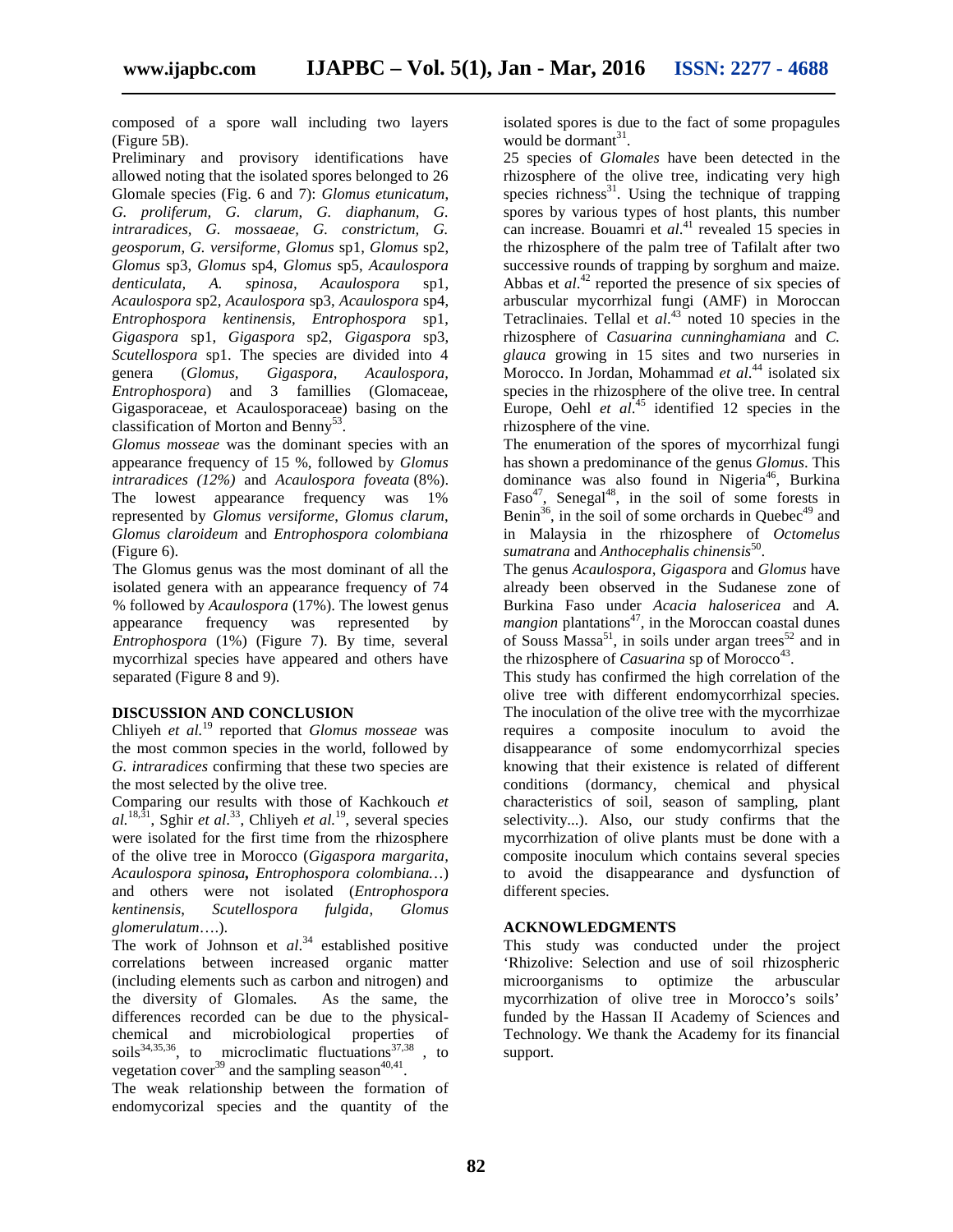

**Figure 1** *Glomus mosseae* **(A);** *Acaulospora bireticulata* **(B);** *Glomus pansihalos* **(C);** *Entrophospora colombiana* **(D***)***;** *Glomus intraradices* **(E, F).**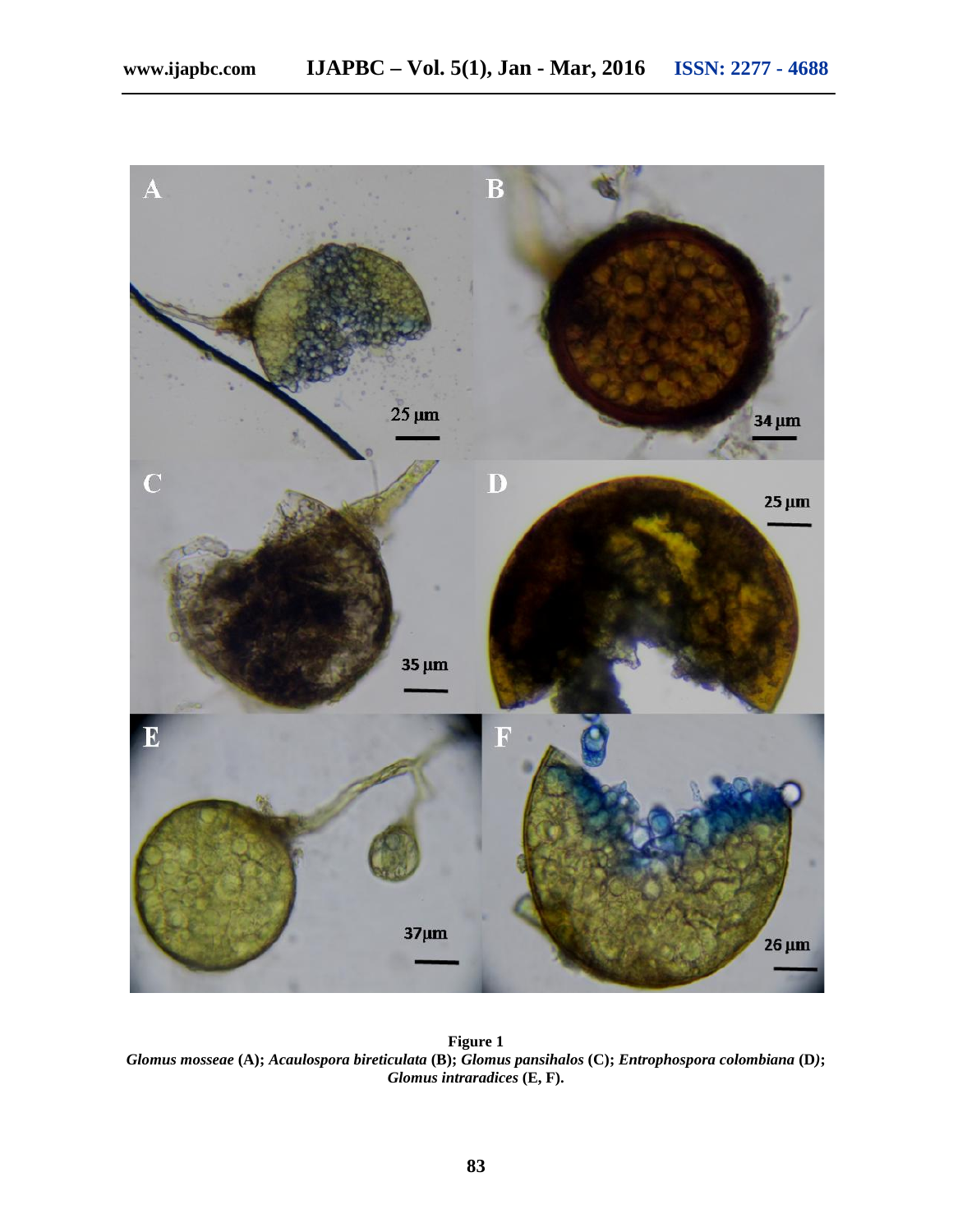

**Figure 2 (A,B):** *Glomus macrocarpum* **;** *Glomus spurucum* **(C,D);** *Acaulospora excavata* **(E);** *Acaulospora denticulata* **(F);**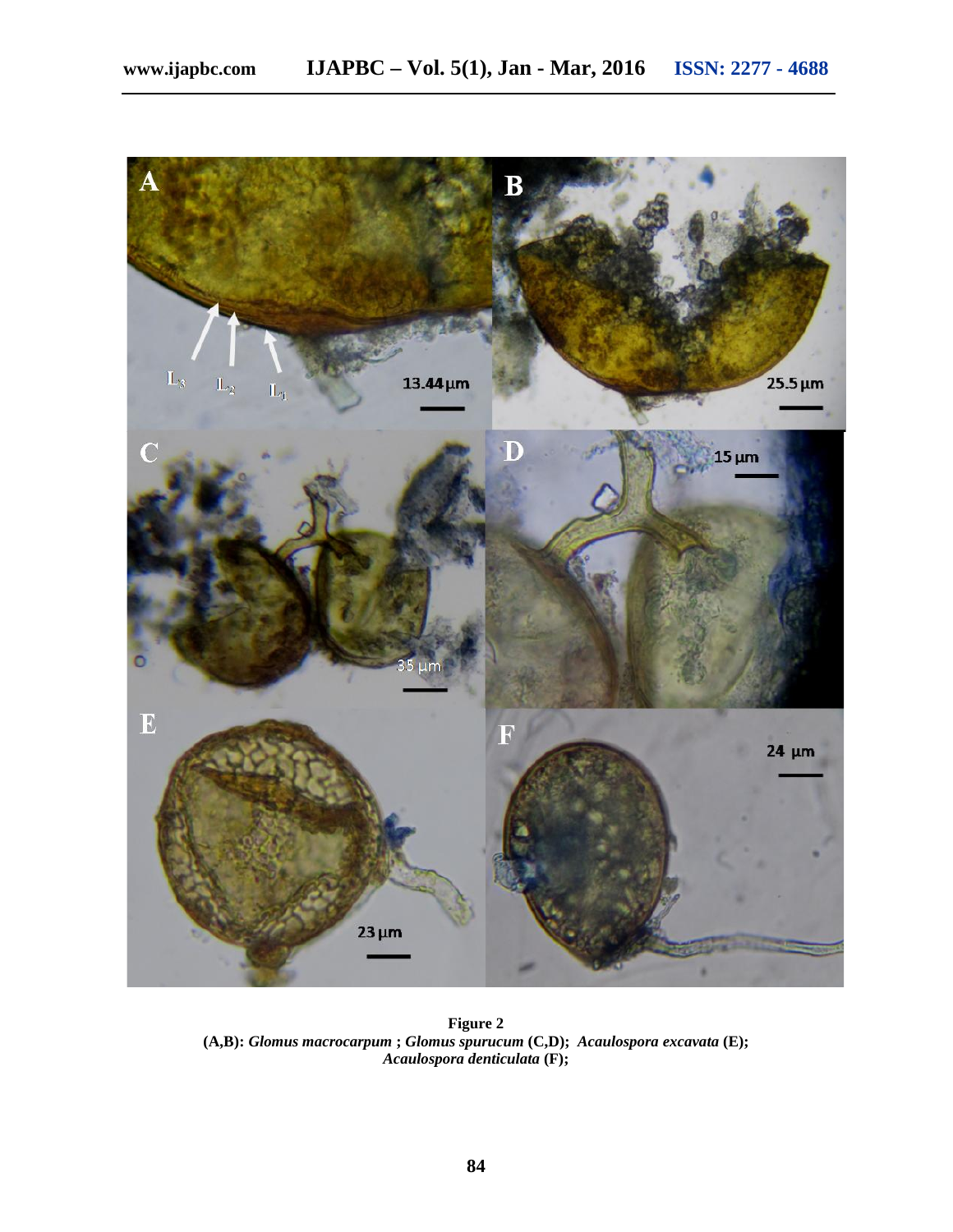

**Figure 3** *Glomus trimurales* **(A);** *Scutellospora nigra* **(B);** *Acaulospora foveata* **(C) ;** *Glomus diaphanum* **(D);** *Glomus etunicatum* **(E);** *Glomus aggregatum* **(F).**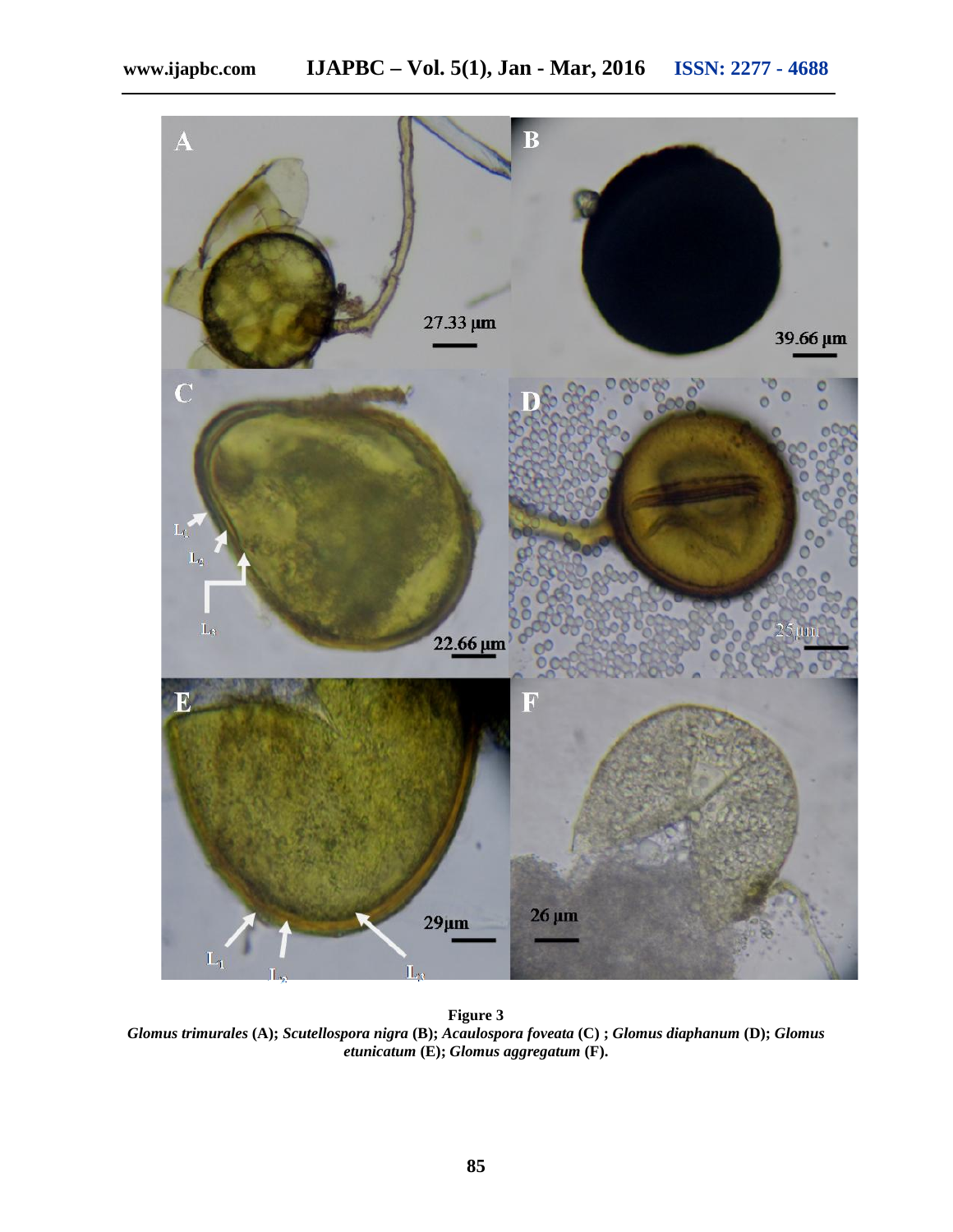

**Figure 4** *Glomus clarum (A) ; Glomus claroideum* **(B) ;** *Glomus multicaule* **(C);** *Acaulospora spinosa* **(D)** *; Glomus versiforme* **(E) ;** *Glomus fasciculatum* **(F).**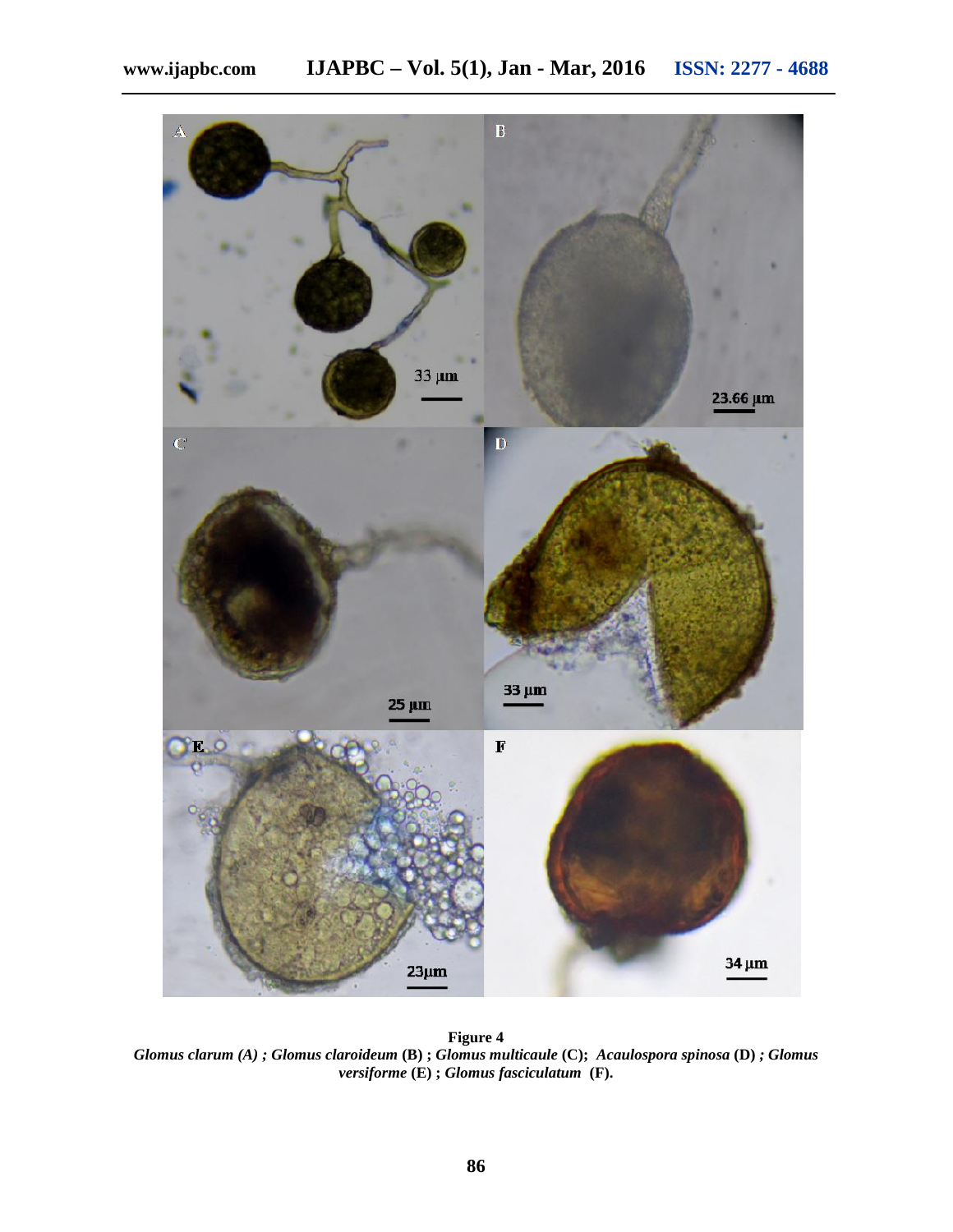

**Fig. 5.** *Gigaspora margarita* **(A);** *Glomus boreale* **(B)**



**Fig.6.**

**Appearance frequency of all species isolated from the rhizosphere of two olive varieties inoculated with a composite endomycorrhizal inoculums after 28 months of inoculation.**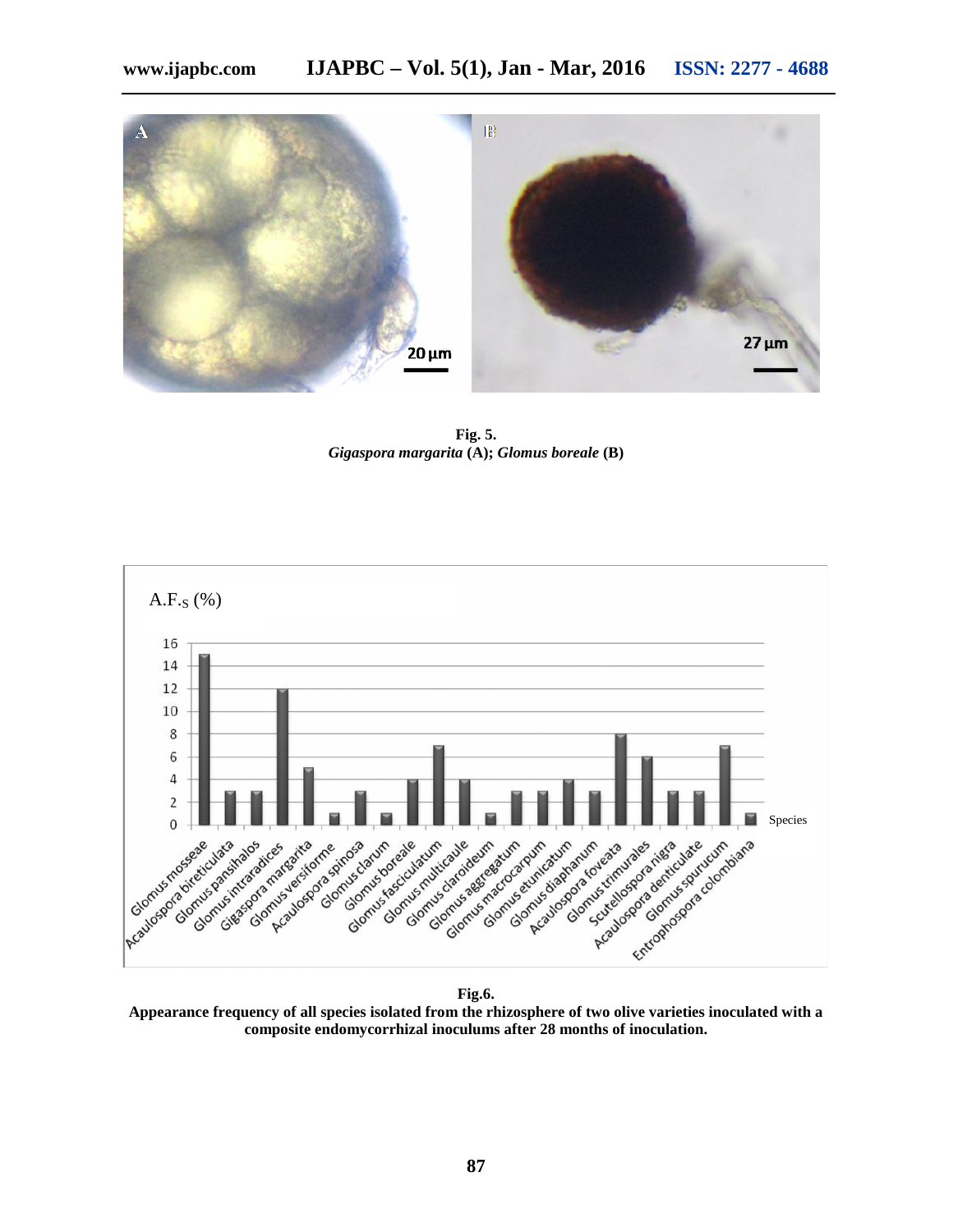

**Appearance frequency of all genera isolated from the rhizosphere of two olive varieties inoculated with a composite endomycorrhizal inoculum.**





Appearance Frequency of the endomycorrhizal species isolated from the inoculated olive plants after feen **months of inoculation (Chliyeh** *et al.,* **2014).**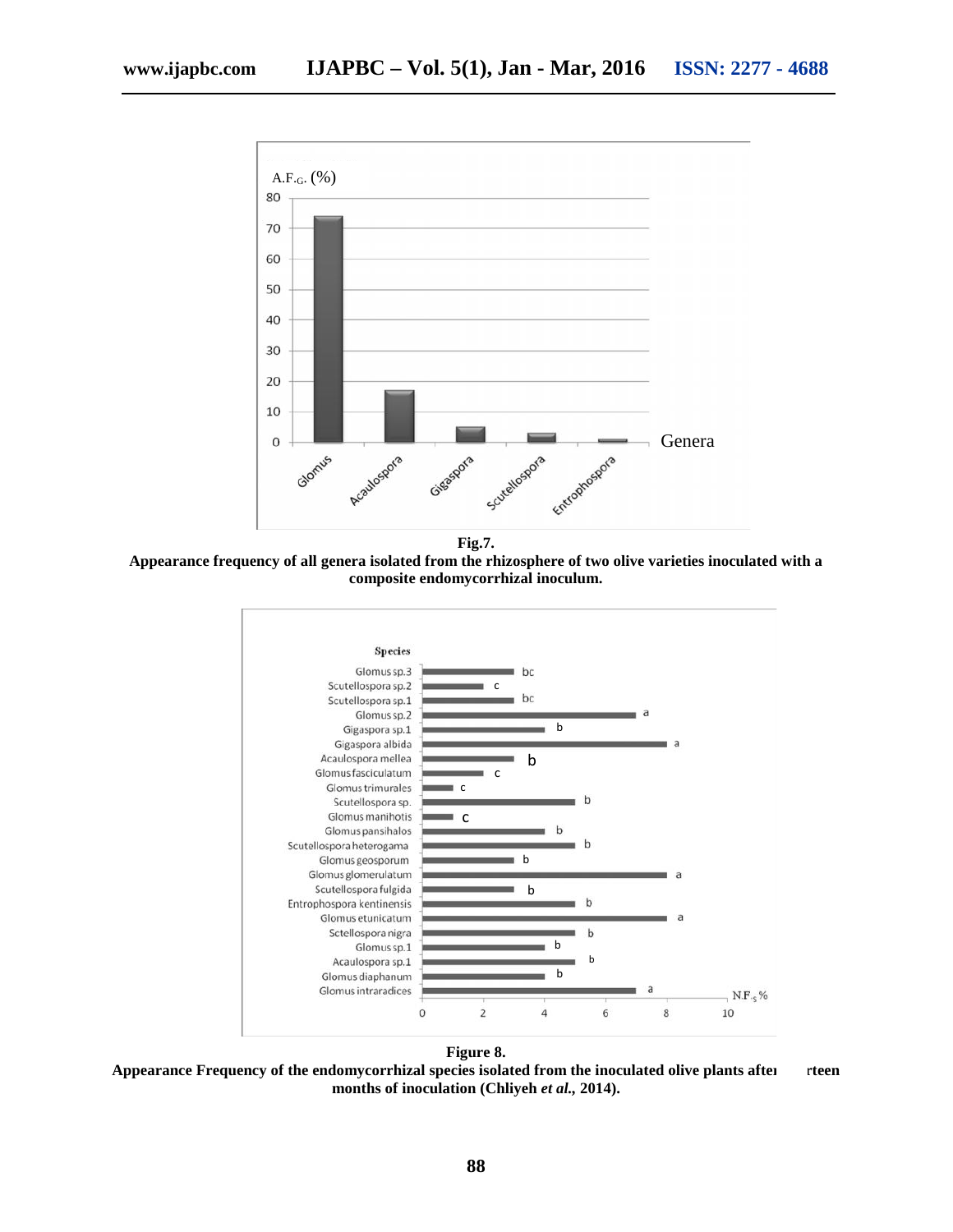



**Fig.9 Apperence frequency of the isolated species of the original inoculum. (Kachkouch** *et al.,* **2014)**

#### **REFERENCES**

- 1. Roldan-Fajardo BE, Barea JM. Mycorrhizal dependency in the olive tree (Olea europaea L.), Physiology and genetics aspects of mycorrhizae, Paris, 1686; 323-326.
- 2. Chliyeh M., Touati J., Selmaoui K., Ouazzani Touhami A., Filali-Maltouf A., El Modafar C., Moukhli A., Benkirane R., and Douira A., 2015. Bibliographic inventory of the endomycorrhizal species associated with the olive tree (Olea europaea L.). An International Quarterly Journal of Biology & Life Sciences, 2006; 3(1); 228- 234.
- 3. Porras Soriano A, Domench Menor B, Castillo Rubio J, Soraino Martin ML, Porras Piedra A. Influence of vesicular arbuscular mycorrhizae on the growth of olive cuttings multiplied under nebulation. Olivae, 2002 ; 92: 33-37.
- 4. Marìn-Zamora M, Garcìa-Fèrriz L, Ghorbel R, Ybarra M, Marì A. Effects of arbuscular mycorrhizae inoculation on micropropagated olive plants. Acta Hort. (ISHS), 2002; 586:907- 910.
- 5. Caravaca F, Barea JM, Figueroa D, Roldán A. Assessing the effectiveness of mycorrhizal inoculation and soil compost addition for enhancing reafforestation with Olea europaea subsp. sylvestris through changes in soil biological and physical parameters. Applied Soil Ecology, 2002; 20: 107–118.
- 6. Caravaca F, Díaz E, Barea JM, Azcón-Aguilar C, Roldán A. Photosynthetic and transpiration rates of Olea europaea subsp. sylvestris and Rhamnus lycioides as affected by water deficit and mycorrhiza, 2003; 46 (4): 637-639.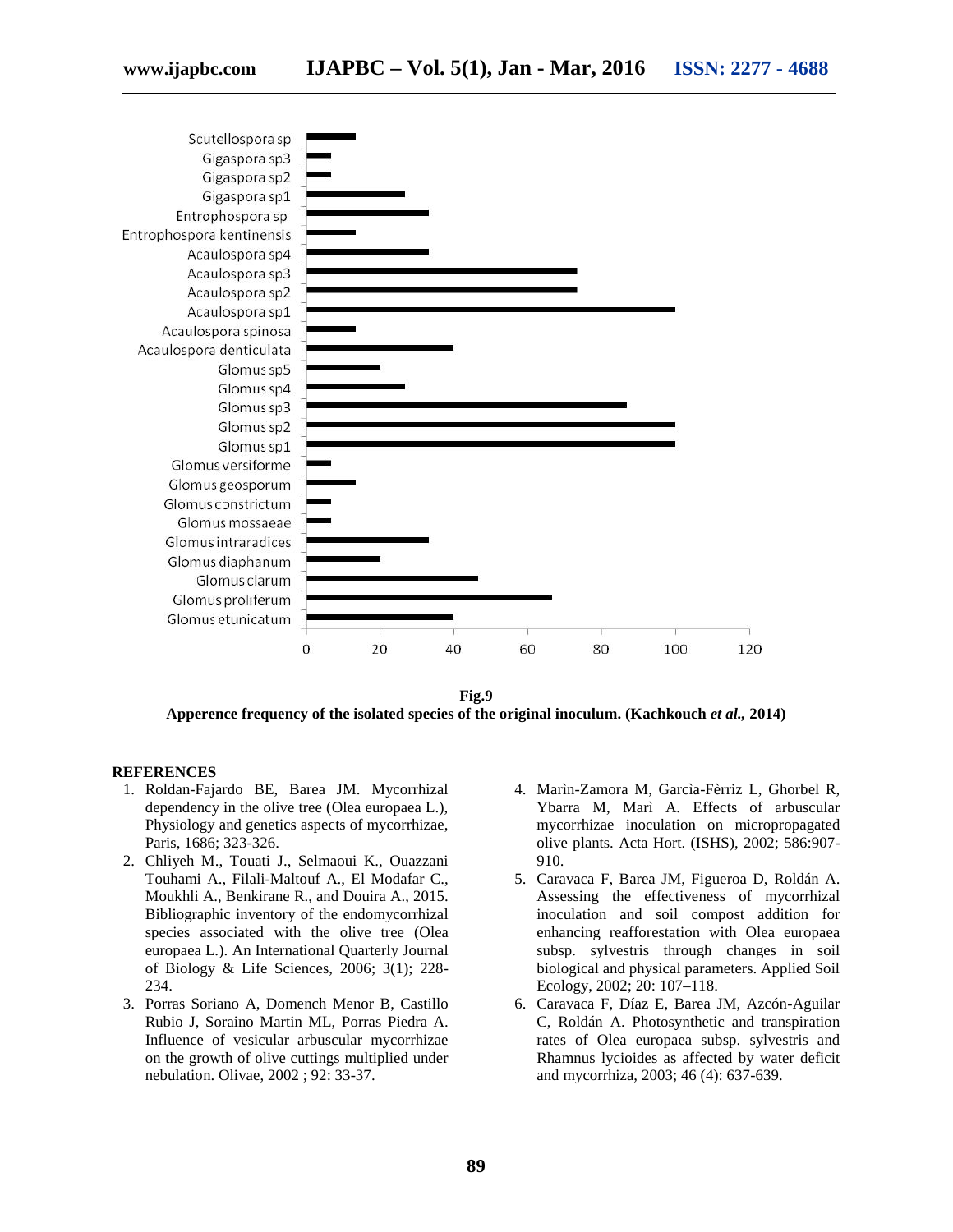- 7. Estaún V, Camprubi A, Calvet C. Nursery and field response of olive trees inoculated with two arbuscular mycorrhizal fungi, *Glomus intraradices* and *Glomus mosseae*. J. Amer. Soc. Hort. Sci., 2003; 128 (5): 767-775.
- 8. Azcón-Aguilar C, Palenzuela J, Roldán A, Bautista S, Vallejo R, Barea JM. Analysis of the mycorrhizal potential in the rhizosphere of representative plant species from desertificationthreatened Mediterranean shrublands. Appl. Soil Ecol., 2003, 22(1): 29- 37.
- 9. Calvente R, Cano C, Ferrol N, Azcón-Aguilar C, Barea JM. Analyzing natural diversity of arbuscular mycorrhizal fungi in olive tree (*Olea europaea* L.) plantations and assessment of the effectiveness of native fungal isolates as inoculants for commercial cultivars of olive plantlets. Applied Soil Ecology, 2004; 26(1): 11–19.
- 10. Porras Piedra A, Soriano Martín ML, Porras Soriano A, Fernández Izquierdo G. Influence of arbuscular mycorrhizas on the growth rate of mist-propagated olive plantlets. Spanish Journal of Agricultural Research, 2005 ; 3(1): 98-105.
- 11. Caravaca F, Alguacil MM, Barea JM, Roldan A. A survival of inocula and native AM fungi species associated with shrubs in a degraded Mediterranean excosystem. Soil Biol. and Biochem., 2005; 37(2): 227-233.
- 12. Troncoso A, Liñán J, Carretero CL, García JL, Troncoso J, García M, Cantos M. Influence of the mycorrhizal Glomus intraradices on the development of in vitro raised olive seedlings during acclimation phase. Acta Hort. (ISHS), 2008; 791:225-231.
- 13. Rapparini F, Rotondi A. Mycorrhizae, new environmentally friendly perspectives. Olivo e Olio, 4: 8- 10.
- 14. Soriano MML, Azcón R, Barea JM, Porras- Soriano A, Goldaracena Marcilla I, Porras PA. Reduction of the juvenile period of new olive plantations through the early application of mycorrhizal fungi, 2006; 171 (1): 52-58.
- 15. Porras-Soriano A, Soriano-Martin ML, Porras- Piedra A, Azcon R. Arbuscular mycorrhizal fungi increased growth, nutrient uptake and tolerance to salinity in olive trees under nursery conditions. Journal of Plant Physiology, 2009; 166(13): 1350—1359.
- 16. Troncoso A, Liñán J, Carretero CL, García JL, Troncoso J, García M and Cantos M. Influence of the mycorrhizal Glomus intraradices on the development of in vitro raised olive seedlings during acclimation phase. Acta Hort. (ISHS), 2008; 791:225-231.
- 17. Cantos M, Liñán J, Carretero CL, Troncoso A, Azcón R. Influence of Mycorrhization during the hardening process of micropropagated plants. Acta Hort. (ISHS) , 2009; 812:455-460.
- 18. Kachkouch W, Ouazzani Touhami A, Filali- Maltouf A, El Modafar C, Moukhli A, Oukabli A, Benkirane R. Arbuscular mycorrhizal fungi species associated with rhizosphere of Olea europaea L. in Morocco. Journal of Animal & Plant Sciences, 2012; 15 (3): 2275-2287.
- 19. Chliyeh M, Ouazzani Touhami A, Filali- Maltouf A, El Modafar C, Moukhli A, Oukabli A, Benkirane R, Douira A. Effect of a composite endomycorrhizal inoculum on the growth of olive trees under nurseries conditions in Morocco. International Journal of Pure and Applied Bioscience, 2014; 2(2):1-14.
- 20. Citernesi AS, Vitagliano C. Effetti della simbiosi micorrizica arbuscolare su talee di diverse varietà di *Olea europaea* L. Atti Conv. "L'Olivicoltura mediterranea: stato e prospettive della coltura e della ricerca". Cosenza 26-28 gen., 1996; 305-314.
- 21. Citernesi AS, Vitagliano C, Giovannetti M. Plant growth and root system morphology of *Olea europaea* L. Rooted cutting as influenced by arbuscular mycorrhiza. J. Hortic. Sci. Biotech., 1998;73(5): 647-654.
- 22. Vitagliano C. and Citernesi A.S., 1999. Plant growth of Olea europaea L. as influenced by arbuscular mycorrhizal fungi. Acta Hort. (ISHS), 1998; 474:357-362.
- 23. Ganz TR, Kailiss G, Abbott LK. Mycorrhizal colonization and its effect on growth, phosphorus uptake and tissue phenolic content in the European olive (Olea europaea L.). Advances in horticultural science, 2002; 3 (4): 109-116.
- 24. Briccoli Bati C, Godino G, Belfiore T. Ruolo della simbiosi micorrizica nella produzione vivaistica di piante di olivo. Convegno "L'innovazione nel vivaismo ortoflorofrutticolo", Giornate tecniche SOI, Taormina 2- 4 octobre. Italus Hortus, 2003; 10 (4): 160-164.
- 25. Mira FR. L'effeto delle micorrize arbusculari sulla crescita di piante di olivo (Olea europaea L.) micropropagate. PhD Research in Horticulture. Faculty of Agriculture, Universita degli Studi della Tuscia, 2009; 94 pp.
- 26. Tataranni G, Santilli E, Briccoli Bati C, Dichio B. Influence of mycorrhizal symbiosis on the autonomic response of five Olea europaea cultivars. Italus Hortus, 2010 ; 17: 60-63.
- 27. Chatzistathis T, Orfanoudakis M, Alifragis D, Therios I. Colonization of Greek olive cultivars' root system by arbuscular mycorrhiza fungus: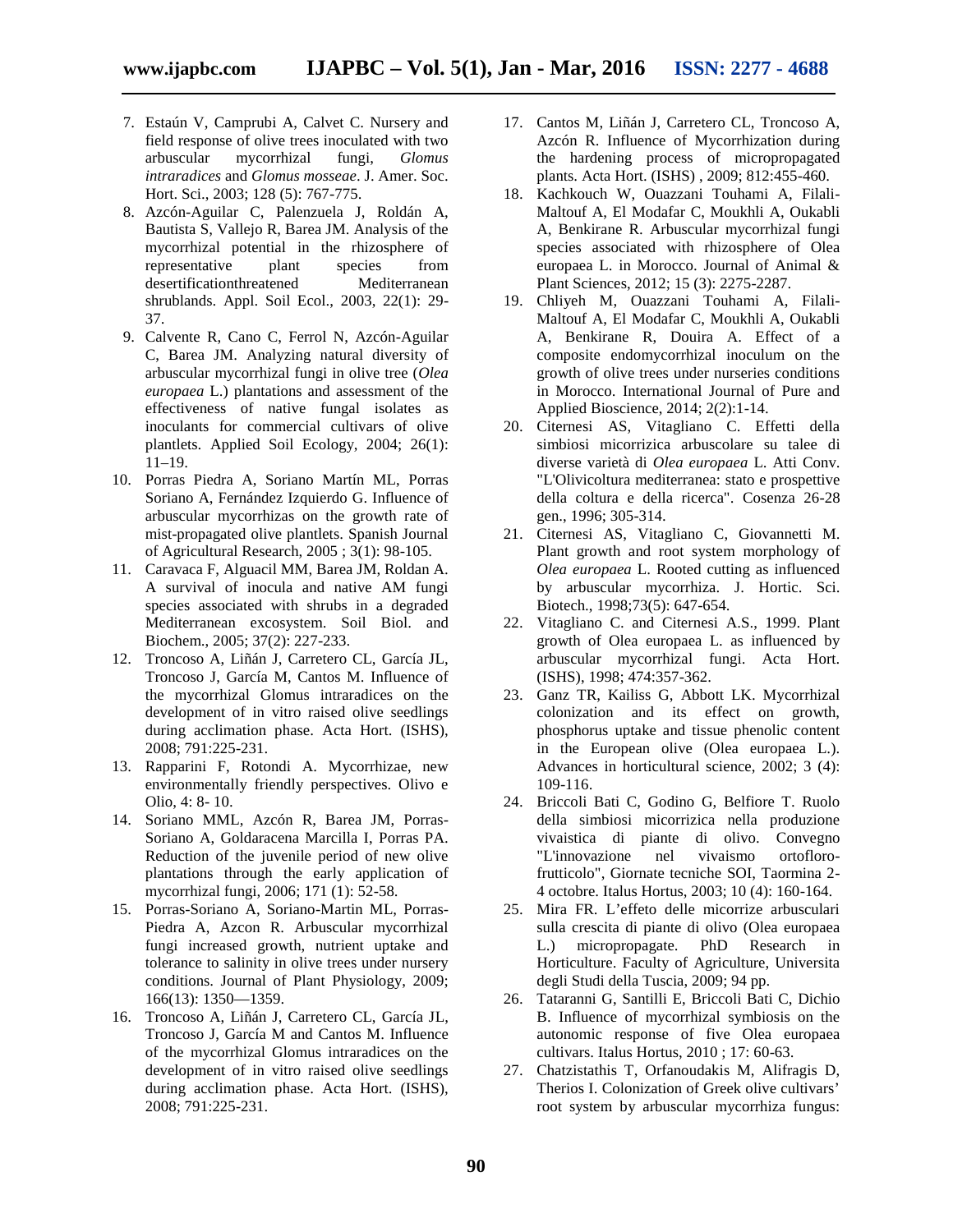root morphology, growth, and mineral nutrition of olive plants. Scientia Agricola. Sci. Agric., 2013; 70(3): 185-194.

- 28. Mechri B, Attia F, Tekaya M, Cheheb H, Hammami M. Colonization of olive trees (Olea europaea L.) with the arbuscular mycorrhizal fungus *Glomus* sp. modified the glycolipids biosynthesis and resulted in accumulation of unsaturated fatty acids. Journal of Plant Physiology, 2014;171(14):1217-1220.
- 29. Mechri B, Manga AGB, Tekaya M, Attia F, Cheheb H, Ben Meriem F, Braham M, Boujnah D, Hammami M. Changes in microbial communities and carbohydrate profiles induced by the mycorrhizal fungus (Glomus intraradices) in rhizosphere of olive trees (Olea europaea L.). Appl Soil Ecol., 2014b; 75:124– 133.
- 30. Khabou W, Nacer H, and Fortin A. La mycorhization : Une méthode biotique pour ameliorer la croissance et contourner le stress abiotique chez l'olivier (*Olea europaea* L.). Revue Ezzaitouna. 2010; 11 (2): 1-10.
- 31. Kachkouch W, Touati J, Ouazzani Touhami A, Filali-Maltouf A, El Modafar C, Moukhli A, Oukabli A, Benkirane R, Douira A, Diversity of arbuscular mycorrhizal fungi in the rhizosphere of *Olea europaea* in three regions of Morocco (Tafilalt, Zagora and Taounate). Int. J. Pure App. Biosci., 2014; 2 (5): 178-195
- 32. Gerdemann JW, Nicolson TH. Spores of mycorrhizal Endogone species extracted from soil by wet sieving and decanting. Trans. Brit. Mycol. Soc., 1963; 46(2) : 235-244.
- 33. Sghir F, Chliyeh M, Kachkouch W, Khouader M, Ouazzani Touhami A, Benkirane R, Douira A. Mycorrhizal status of *Olea europaea* spp. oleaster in Morocco. Journal of Applied Biosciences , 2013; 61: 4478 – 4489.
- 34. Johnson NC, Zak DR, Tilman D, Pfleger FL. Dynamics of vesicular-arbuscular mycorrhizae during old-field succession. Oecologia, 1991 ; 86(3) : 349-358.
- 35. Anderson RC, Liberta AE, Dickman LA. Interaction of vascular plants and vesicular arbuscular mycorrhizal fungi across a soil moisture- nutrient gradient. Oecologia, 1984; 64(1) : 111-117.
- 36. Houngnandan P, Yemadje RG, Kane A, Boeckx P, Van Cleemput O. Les Glomales indigènes de la forêt Claire à Isoberlinia doka (Craib et Stapf ) à Wari-Maro au centre du Bénin. Tropicultura, 2009; 27(2): 83-87.
- 37. Koske RE. Distribution of VA mycorrhizal fungi along a latitudinal temperature gradient. Mycologia, 1987; 79: 55-68.
- 38. Dalpé Y. Inventory and distribution of dunes and seashores endomycorrhizal flora of Québec, New - Brunswick and the new - Scotland. Rev. Ecol. Syst., 1989; 116: 219 – 236.
- 39. Benjamin P, Anderson RC, Liberta AE. Vesicular-arbuscular mycorrhizal ecology of little bluestem across a prairiie-forest gradient. Can. J. Bot., 1989; 67(9): 2678-2685.
- 40. Gemma JN, Koske RE, Carreiro M. Seasonnal variation in spore abundance and dormancy of Gigaspora gigantea and in Mycorrhizal inoculum potential of a dune soil. Mycologia, 1989; 80(2): 211-216.
- 41. Bouamri B, Dalpé Y, Serrhini MN, Bennani A. Arbuscular Mycorrhizal fungi species associated with rhizosphere of *Phoenix dactylifera* l. in Morocco. African Journal of Biotechnology, 2006 ; 5(6): 510-516.
- 42. Abbas Y, Ducousso M, Abourouh M, Rosario Azcon R, & Robin Duponnois R. Diversity of arbuscular mycorrhizal fungi in Tetraclinis articulata (Vahl) Masters woodlands in Morocco. Ann. For. Sci., 2006 ; 63(3): 285– 291.
- 43. Tellal M. Contribution à l'étude de la symbiose Casuarina-microrganismes et son importance sur la production de plants en pépinière et la fertilité du sol. Thèse de Doctorat. Université Ibn Tofail, Fac. Des Sciences, Kénitra, Maroc, 2008 ; 135p.
- 44. Mohammad MJ, Hamad SR, Malkawi HI. Population of arbuscular mycorrhizal fungi in semi- arid environment of Jordan as influenced by biotic and abiotic factors. J. Arid Environ., 2003 ; 53 : 409-417.
- 45. Oehl F, Sieverding E, Ineichen K, Mader P, Boller T, Wiemken A. Impact of land use intensity on the species diversity of arbuscular mycorrhizal fungi in agroecosystems of central Europe. Applied and Environmental Microbiology, 2003; 69(5): 2816-2824.
- 46. Redhead JF. Endotropic mycorrhizas in Nigeria: species of the Endogonaceae and their distribution. Trans. Br. Mycol. Soc., 1977, 69(2): 275-280.
- 47. Bâ M, Dalpé Y, Guissou T. The Glomales of *Acacia holosericea* and *Acacia mangium*. Bois et forêts des tropiques, 1996; 250: 6-14.
- 48. Diop TA, Gueye M, Dreyfus BI, Plenchette C, Strullu DG. Indigenous arbuscular mycorrhizal fungi associated with Acacia albida Del. in different areas of Senegal. Applied and Environment Microbiology, 1994; 60(9): 3433- 3436.
- 49. Dalpé Y, Granger RL, Purlan V. Relative abundance and diversity of Endogonales in an